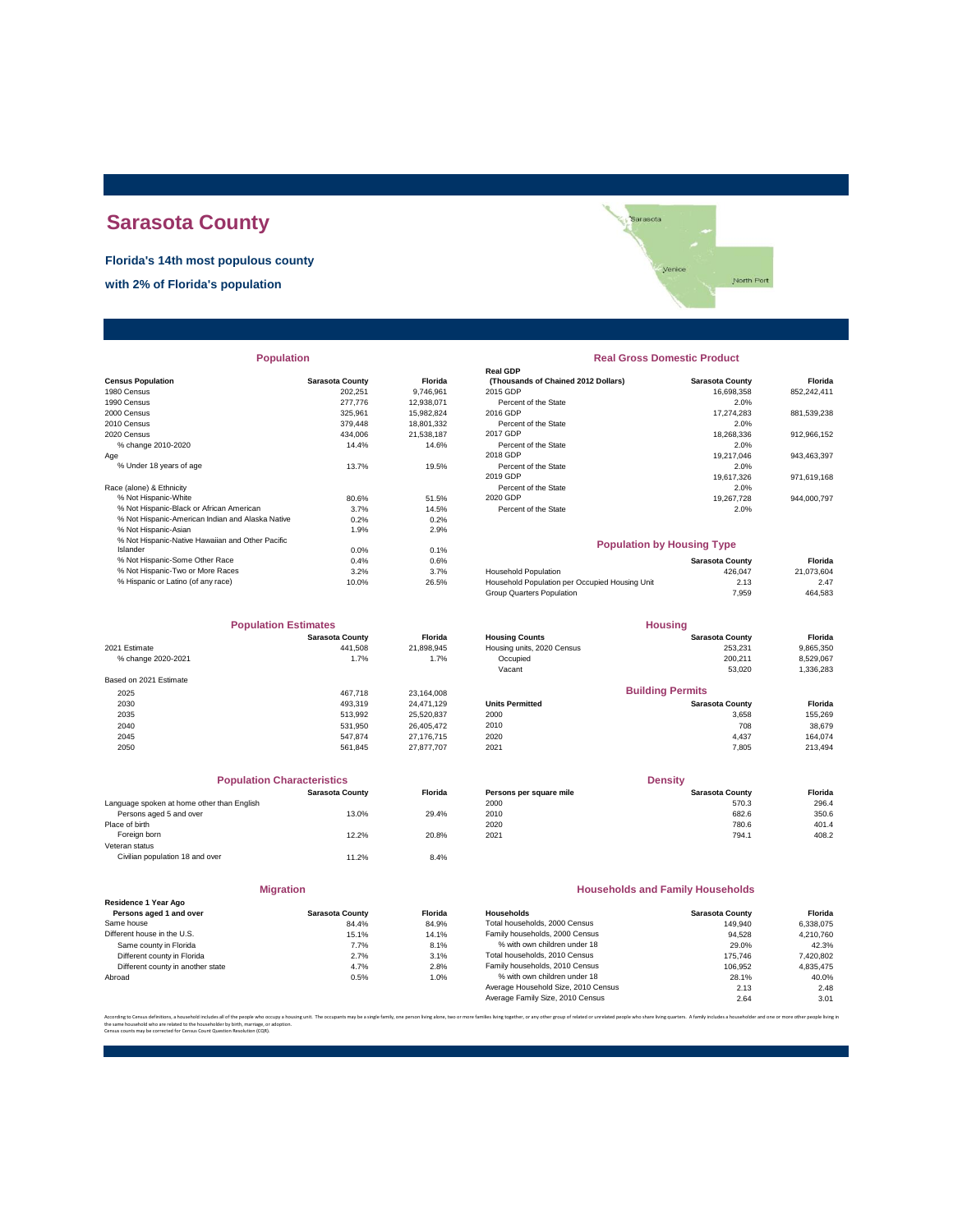### **Sarasota County**

|                                                                              |                        |                       | <b>Employment and Labor Force</b>                         |                        |                      |
|------------------------------------------------------------------------------|------------------------|-----------------------|-----------------------------------------------------------|------------------------|----------------------|
| <b>Establishments</b>                                                        |                        |                       | <b>Establishments</b>                                     |                        |                      |
| 2020                                                                         | <b>Sarasota County</b> | Florida               | % of All Industries, 2020                                 | <b>Sarasota County</b> | Florida              |
| All industries<br>Natural Resource & Mining                                  | 17,518                 | 763,854<br>5,514      | All industries<br>Natural Resource & Mining               | 17,518<br>0.3%         | 763,854<br>0.7%      |
| Construction                                                                 | 59<br>2,388            | 77,720                | Construction                                              | 13.6%                  | 10.2%                |
| Manufacturing                                                                | 480                    | 21,822                | Manufacturing                                             | 2.7%                   | 2.9%                 |
| Trade, Transportation and Utilities                                          | 2,772                  | 145,853               | Trade, Transportation and Utilities                       | 15.8%                  | 19.1%                |
| Information                                                                  | 230                    | 13,437                | Information                                               | 1.3%                   | 1.8%                 |
| <b>Financial Activities</b>                                                  | 2,198                  | 83,911                | <b>Financial Activities</b>                               | 12.5%                  | 11.0%                |
| Professional & Business Services                                             | 4,270                  | 187,348               | Professional & Business Services                          | 24.4%                  | 24.5%                |
| Education & Health Services                                                  | 2,051                  | 87,764                | Education & Health Services                               | 11.7%                  | 11.5%                |
| Leisure and Hospitality                                                      | 1,302                  | 61,008                | Leisure and Hospitality                                   | 7.4%                   | 8.0%                 |
| Other Services                                                               | 1,467                  | 56,385                | Other Services                                            | 8.4%                   | 7.4%                 |
| Government                                                                   | 97                     | 5,895                 | Government                                                | 0.6%                   | 0.8%                 |
|                                                                              |                        |                       |                                                           |                        |                      |
| <b>Average Annual Employment</b>                                             |                        |                       | <b>Average Annual Wage</b>                                |                        |                      |
| % of All Industries, 2020                                                    | <b>Sarasota County</b> | Florida               | 2020                                                      | <b>Sarasota County</b> | Florida              |
| All industries<br>Natural Resource & Mining                                  | 163,815                | 8,453,489             | All industries                                            | \$51,627               | \$55,840             |
| Construction                                                                 | 9.0%<br>4.7%           | 0.8%<br>6.7%          | Natural Resource & Mining<br>Construction                 | \$54,118<br>\$56,902   | \$37,710<br>\$55,840 |
|                                                                              | 17.5%                  | 4.5%                  |                                                           |                        |                      |
| Manufacturing<br>Trade, Transportation and Utilities                         | 1.3%                   | 20.6%                 | Manufacturing<br>Trade, Transportation and Utilities      | \$42,593<br>\$70,678   | \$66,738             |
| Information                                                                  | 5.6%                   | 1.5%                  | Information                                               | \$82,021               | \$49,342<br>\$93,360 |
| <b>Financial Activities</b>                                                  | 15.2%                  | 6.9%                  | <b>Financial Activities</b>                               | \$64,784               | \$84,295             |
| Professional & Business Services                                             | 20.7%                  | 16.1%                 | Professional & Business Services                          | \$54,493               | \$68,218             |
| Education & Health Services                                                  | 13.2%                  | 15.3%                 | Education & Health Services                               | \$25,925               | \$55,099             |
| Leisure and Hospitality                                                      | 3.9%                   | 11.9%                 | Leisure and Hospitality                                   | \$37,015               | \$27,694             |
| Other Services                                                               | 0.1%                   | 3.0%                  | Other Services                                            | \$51,893               | \$41,131             |
| Government                                                                   | 8.7%                   | 12.5%                 | Government                                                | \$57,623               | \$58,821             |
| Industries may not add to the total due to confidentiality and unclassified. |                        |                       |                                                           |                        |                      |
|                                                                              |                        |                       |                                                           |                        |                      |
| Labor Force as Percent of Population                                         |                        |                       |                                                           |                        |                      |
| Aged 18 and Older                                                            | <b>Sarasota County</b> | Florida               | <b>Unemployment Rate</b>                                  | <b>Sarasota County</b> | Florida              |
| 2000                                                                         | 55.0%                  | 64.2%                 | 2000                                                      | 3.2%                   | 3.8%                 |
| 2010                                                                         | 51.8%                  | 61.8%                 | 2010                                                      | 11.2%                  | 10.8%                |
| 2020                                                                         | 49.1%                  | 58.6%                 | 2020                                                      | 7.4%                   | 8.2%                 |
| 2021                                                                         | 49.9%                  | 59.0%                 | 2021                                                      | 3.8%                   | 4.6%                 |
|                                                                              |                        |                       |                                                           |                        |                      |
|                                                                              |                        |                       | <b>Income and Financial Health</b>                        |                        |                      |
| Personal Income (\$000s)                                                     | <b>Sarasota County</b> | Florida               | Per Capita Personal Income                                | <b>Sarasota County</b> | Florida              |
| 2000                                                                         | \$13,156,154           | \$472,851,789         | 2000                                                      | \$40,213               | \$29,466             |
| 2010                                                                         | \$17,429,979           | \$732,457,478         | 2010                                                      | \$45,875               | \$38,865             |
| 2011<br>% change 2010-11                                                     | \$18,461,412           | \$771,409,454         | 2011<br>% change 2010-11                                  | \$48,291               | \$40,482             |
| 2012                                                                         | 5.9%<br>\$19,416,027   | 5.3%<br>\$800,551,723 | 2012                                                      | 5.3%<br>\$50,224       | 4.2%<br>\$41,475     |
| % change 2011-12                                                             | 5.2%                   | 3.8%                  | % change 2011-12                                          | 4.0%                   | 2.5%                 |
| 2013                                                                         | \$19,950,833           | \$802,975,701         | 2013                                                      | \$51,136               | \$41,069             |
| % change 2012-13                                                             | 2.8%                   | 0.3%                  | % change 2012-13                                          | 1.8%                   | $-1.0%$              |
| 2014                                                                         | \$22,054,394           | \$861,412,339         | 2014                                                      | \$55,604               | \$43,388             |
| % change 2013-14                                                             | 10.5%                  | 7.3%                  | % change 2013-14                                          | 8.7%                   | 5.6%                 |
| 2015                                                                         | \$23,801,216           | \$919,834,894         | 2015                                                      | \$58,754               | \$45,493             |
| % change 2014-15                                                             | 7.9%                   | 6.8%                  | % change 2014-15                                          | 5.7%                   | 4.9%                 |
| 2016                                                                         | \$24,768,748           | \$954,069,719         | 2016                                                      | \$59,915               | \$46,253             |
| % change 2015-16                                                             | 4.1%                   | 3.7%                  | % change 2015-16                                          | 2.0%                   | 1.7%                 |
| 2017                                                                         | \$26,804,589           | \$1,023,131,116       | 2017                                                      | \$63,809               | \$48,774             |
| % change 2016-17                                                             | 8.2%                   | 7.2%                  | % change 2016-17                                          | 6.5%                   | 5.5%                 |
| 2018                                                                         | \$28,571,775           | \$1,087,188,628       | 2018                                                      | \$66,930               | \$51,150             |
| % change 2017-18                                                             | 6.6%                   | 6.3%                  | % change 2017-18                                          | 4.9%                   | 4.9%                 |
| 2019                                                                         | \$30,017,278           | \$1,139,799,293       | 2019                                                      | \$69,004               | \$53,034             |
| % change 2018-19                                                             | 5.1%                   | 4.8%                  | % change 2018-19                                          | 3.1%                   | 3.7%                 |
| 2020                                                                         | \$31,434,476           | \$1,209,995,921       | 2020                                                      | \$70,884               | \$55,675             |
| % change 2019-20                                                             | 4.7%                   | 6.2%                  | % change 2019-20                                          | 2.7%                   | 5.0%                 |
|                                                                              |                        |                       |                                                           |                        |                      |
| Earnings by Place of Work (\$000s)                                           |                        |                       | <b>Median Income</b>                                      |                        |                      |
| 2000                                                                         | \$5,932,296            | \$308,751,767         | Median Household Income                                   | \$64,644               | \$57,703             |
| 2010                                                                         | \$7,765,324            | \$438,983,914         | Median Family Income                                      | \$80,438               | \$69,670             |
| 2011                                                                         | \$7,988,550            | \$450,498,606         |                                                           |                        |                      |
| % change 2010-11                                                             | 2.9%                   | 2.6%                  | Percent in Poverty, 2020                                  |                        |                      |
| 2012                                                                         | \$8,384,110            | \$468,410,475         | All ages in poverty                                       | 8.7%                   | 12.4%                |
| % change 2011-12                                                             | 5.0%                   | 4.0%                  | Under age 18 in poverty                                   | 13.8%                  | 17.2%                |
| 2013                                                                         | \$8,821,839            | \$482,898,301         | Related children age 5-17 in families in poverty          | 13.6%                  | 16.5%                |
| % change 2012-13                                                             | 5.2%                   | 3.1%                  |                                                           |                        |                      |
| 2014                                                                         | \$9,820,264            | \$512,375,290         | Personal Bankruptcy Filing Rate                           |                        |                      |
| % change 2013-14                                                             | 11.3%                  | 6.1%                  | (per 1,000 population)                                    | <b>Sarasota County</b> | Florida              |
| 2015                                                                         | \$10,692,853           | \$544,408,719         | 12-Month Period Ending December 31, 2020                  | 1.28                   | 1.66                 |
| % change 2014-15                                                             | 8.9%                   | 6.3%                  | 12-Month Period Ending December 31, 2021                  | 1.03                   | 1.38                 |
| 2016                                                                         | \$11,215,379           | \$569,769,284         | State Rank                                                | 29                     | <b>NA</b>            |
| % change 2015-16                                                             | 4.9%                   | 4.7%                  | NonBusiness Chapter 7 & Chapter 13                        |                        |                      |
| 2017                                                                         | \$11,896,176           | \$603,668,170         |                                                           |                        |                      |
| % change 2016-17                                                             | 6.1%                   | 5.9%                  | Workers Aged 16 and Over                                  | <b>Sarasota County</b> | Florida              |
| 2018                                                                         | \$12,788,163           | \$639,620,451         | Place of Work in Florida                                  |                        |                      |
| % change 2017-18                                                             | 7.5%                   | 6.0%<br>\$671,553,148 | Worked outside county of residence<br>Travel Time to Work | 13.1%                  | 18.1%                |
| 2019<br>% change 2018-19                                                     | \$13,046,000           |                       |                                                           |                        |                      |
| 2020                                                                         | 2.0%<br>\$13,348,078   | 5.0%<br>\$688,764,753 | Mean travel time to work (minutes)                        | 24.5                   | 27.9                 |
| % change 2019-20                                                             | 2.3%                   | 2.6%                  |                                                           |                        |                      |
|                                                                              |                        |                       |                                                           |                        |                      |